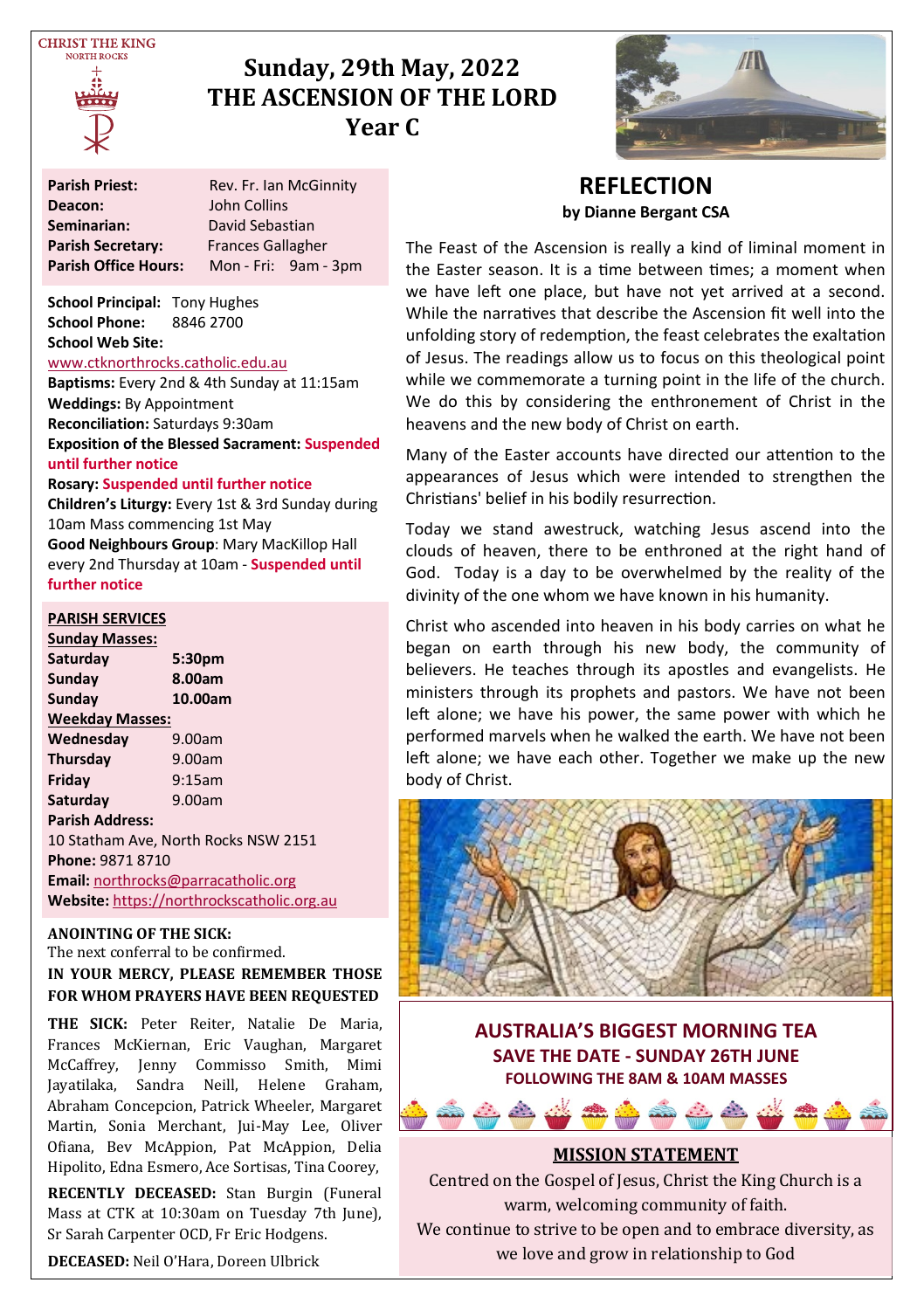#### This Week's Readings: Acts 1:1-11; Eph 1:17-23; Lk 24:46-53

Next Week's Readings: Acts 2:1-11; Rom 8:8-17; Jn 14:15-16,23-26

*Lectors and Parishioners please note that the full text can be found on the website: [www.universalis.com](http://www.universalis.com)*

# **TO OUR MINISTERS OF THE PARISH**

Should you be rostered and feel you are not ready to return to Mass, please email the parish office: [northrocks@parracatholic.org](mailto:northrocks@parracatholic.org) or ph 9871 8710 or indicate on the roster through Ministry Scheduling, that a volunteer

is required. A replacement can then be organised on your behalf.

*Thank you for your ongoing participation in these important ministries.*

| 28th & 29th May - The Ascension of the Lord                                       |                 |                |                                     |                          |                             |
|-----------------------------------------------------------------------------------|-----------------|----------------|-------------------------------------|--------------------------|-----------------------------|
|                                                                                   | Welcomer        | Acolyte        | Reader                              | <b>Computer Operator</b> | <b>Eucharistic Minister</b> |
| Saturday<br>5.30pm                                                                | Darren Mobbs    | Lance Parker   | Zeina Chacty<br>Inge Wienker        | Veronica Chacty          | <b>Gillian Mobbs</b>        |
| Sunday 8am                                                                        | John Murphy     | Peter Bosci    | Julie Elliott<br>Danielle Dona      | Jo-Anne Castaneda        | Jim Kinsella                |
| Sunday 10am                                                                       | Peter Elchaar   | Aubon Fernando | Sam Safy<br>Rob Haddad              | Alik Orgun               | Leila Safy                  |
| <b>CHILDREN'S LITURGY:</b> To take place on the 1st and 3rd Sundays of the month. |                 |                |                                     |                          |                             |
| MINISTRY TO THE SICK: Christine Kinsella, Peter Bosci, Lorraine Murphy            |                 |                |                                     |                          |                             |
| <b>COUNTER GROUP:</b> Counting is on the 1st Sunday of the month                  |                 |                |                                     |                          |                             |
| ALTAR SOCIETY GROUP 9: Leni Adan                                                  |                 |                |                                     |                          |                             |
| PIETY GROUP: Volunteer please                                                     |                 |                |                                     |                          |                             |
| CHURCH CLEANING GROUP 1: CTK School Mums, Julie Bechara                           |                 |                |                                     |                          |                             |
| 4th & 5th June- Pentecost Sunday                                                  |                 |                |                                     |                          |                             |
|                                                                                   | Welcomer        | Acolyte        | Reader                              | <b>Computer Operator</b> | <b>Eucharistic Minister</b> |
| Saturday<br>5.30pm                                                                | George Germanos | Sue DeCourcy   | John DeCourcy<br>Dexter Tabeta      | Veronica Chacty          | <b>Gillian Mobbs</b>        |
| Sunday 8am                                                                        | John Murphy     | Ken Coorey     | <b>Tony Hughes</b><br>Danielle Dona | <b>Trish Yates</b>       | Anne-Marie Makin            |
| Sunday 10am                                                                       | Rosanne Vaughan | Aubon Fernando | Rob Haddad<br>Dawn Peat             | Alik Orgun               | Jenny Roddy                 |
| CHILDREN'S LITURGY: Erica Rheinberger, Terri Hirschhorn, Erin Wynne               |                 |                |                                     |                          |                             |
| MINISTRY TO THE SICK: Christine Kinsella, Ken Coorey, Anne-Marie Makin            |                 |                |                                     |                          |                             |
| <b>COUNTER GROUP:</b> Tony Clancy, John Lacey, Sam Bietola, Roger Brewer          |                 |                |                                     |                          |                             |
| ALTAR SOCIETY GROUP 1: Leslie Bosci, Gloria Blackwood                             |                 |                |                                     |                          |                             |
| <b>PIETY GROUP:</b> Volunteer please                                              |                 |                |                                     |                          |                             |
| <b>CHURCH CLEANING GROUP 2: Frances Gallagher, Rosemaree Maroon, Paul Cook</b>    |                 |                |                                     |                          |                             |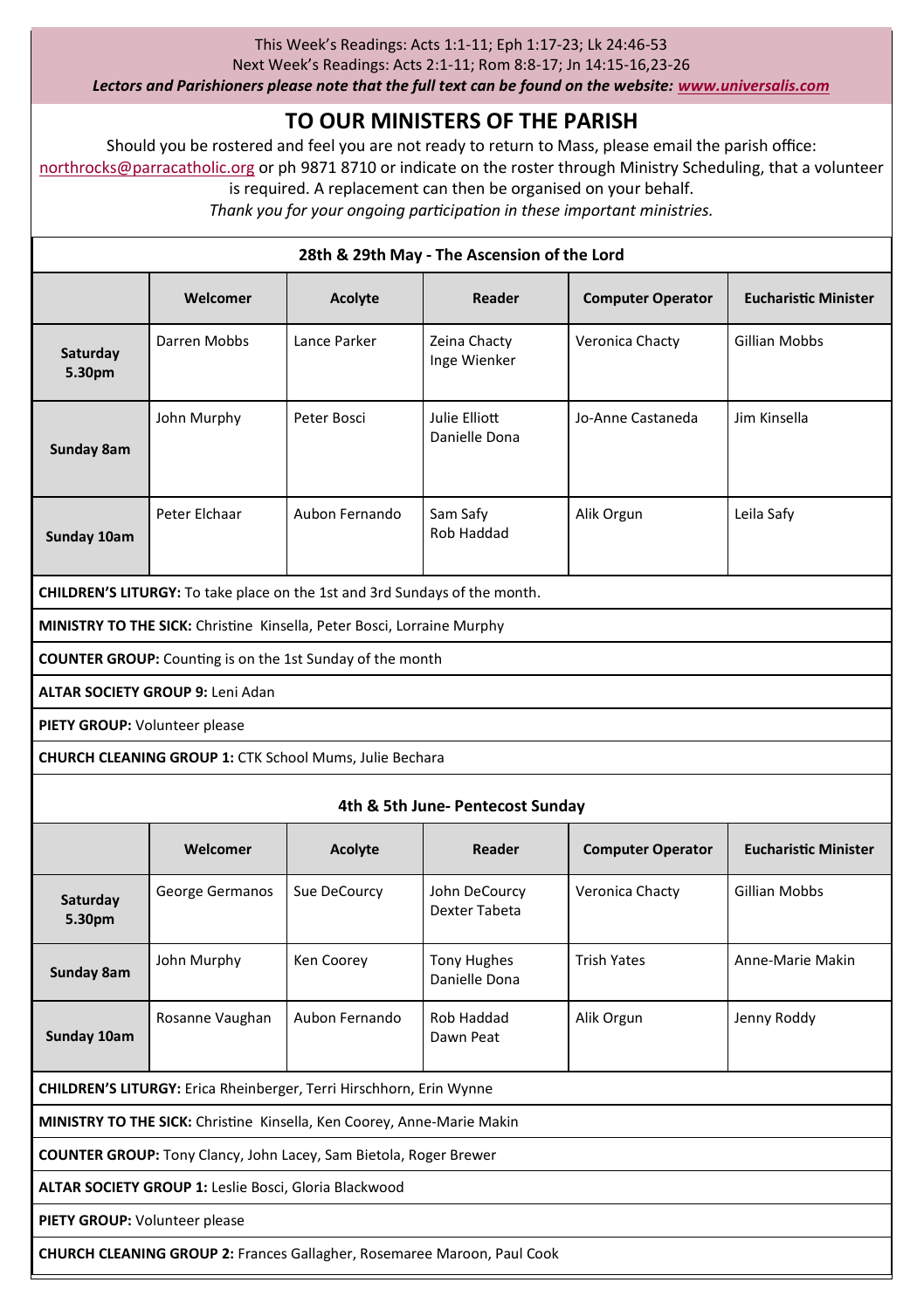# **COVID UPDATE FOR PLACES OF WORSHIP**

The NSW Government rules in regard to COVID-19 restrictions are as follows:

Check-in using the NSW QR code and record keeping for attendees is no longer required.

Both choir and congregation are able to sing at religious services in our churches.

Masks are no longer mandatory for places of worship. However, masks are still strongly encouraged where you cannot maintain a safe distance from others. Density limits are no longer applicable for our churches.

## **BISHOP'S GOOD SHEPHERD APPEAL FOR OUR HOLY SPIRIT SEMINARIANS IN HARRIS PARK**

The Bishop's Good Shepherd Appeal raises funds so that our Holy Spirit Seminary in Harris Park can prepare men, like our seminarian David Sebastian, to become his disciples and priests. On their journey to the priesthood, seminarians are formed with the people and for the people, not for themselves. With the prayers and support from our faith community our Diocese can continue to train more visionary young men in becoming beacons of Christ's light for the people. Please give generously to the Bishop's Good Shepherd Appeal. Envelopes are available this weekend and donations are tax deductible. Thank you for accompanying our seminarians on their journeys.

# **UNUSED LAPTOPS AND MACBOOKS NEEDED**

Do you have an unused laptop (up to 5 years old) or a Macbook (up to 7 years old), computer, desktop or chromebook that you don't need? Through the Jesuit Refugee Service, these devices directly help refugees and people seeking asylum or accessing employment, education and training opportunities. They can be left in the church foyer or parish office for collection by a volunteer of JRS. It would assist greatly if you could wipe your machine and remove passwords before dropping them off.

# **PARISH SACRAMENTAL PROGRAM - FIRST EUCHARIST**

This weekend parishioners are invited to take an enrolment card of the First Communion Candidates and pray for the child and his/her family during the program.

### **UPDATE**

David Sebastian will be concluding his pastoral placement at Christ the King parish on June 8th. In consultation with seminary authorities, David is discerning his future vocation. We wish him well in this process and will continue to keep him in our prayers. We thank him for his ministry with us since the 19th February.

### **CATECHISTS URGENTLY NEEDED FOR WEDNESDAY AFTERNOON CLASS**

We are in urgent need of volunteers to teach Years 5 and 6 Catholic students at Carlingford West Public School for 30 minutes on a Wednesday afternoon at 2.40pm. The class has been cancelled till we can find someone who is willing to pass on the faith to these children. If you can assist or would like more information, please phone the Parish Office.

### **SUNDAY NIGHT SESSIONS**

A series of presentations, seminars, workshops, discussions, and stories designed to invite adults (young and old) to grow and develop in their faith. Each session begins at 7.00pm and finishes at 8.30pm and is held in the CTK Parish Hall. Sessions are designed to provide an opportunity for participants to ask questions, share thoughts and ideas and learn new stuff.

The aim of the sessions is to further develop a community of mature inquisitive Catholics at Christ the King. Everyone 16 and over is welcome to participate. Sunday Night Sessions are to be held on the 2nd Sunday of the month from February to November. A Gold Coin Donation to assist with the cost of coffee, tea and biscuits is welcome.

The June session on June 12th is *Ignatian Discernment* and is to be presented by Deacon Rod Pirotta. Details to follow. For more information or if you want to assist with organizing these sessions contact Deacon John through the parish office or via email [john.collins@parracatholic.org.](mailto:john.collins@parracatholic.org)

### **CHILDREN'S LITURGY HAS RESUMED**

Children's Liturgy has resumed at the 10.00am Mass and will be offered on the 1st and 3rd Sundays of the month. We invite all children from Kindergarten to Year 5 to meet, participate and make new friends.

# **SACRAMENTAL PROGRAM DATES 2022**

On 19 June we will celebrate First Holy Communion for children in Year 4 and above.

On 21 and 22 of September we will celebrate the Sacrament of Confirmation (Year 5 and above).

On 13 and 14 of December we will celebrate the Sacrament of First Reconciliation (Year 3 and above).